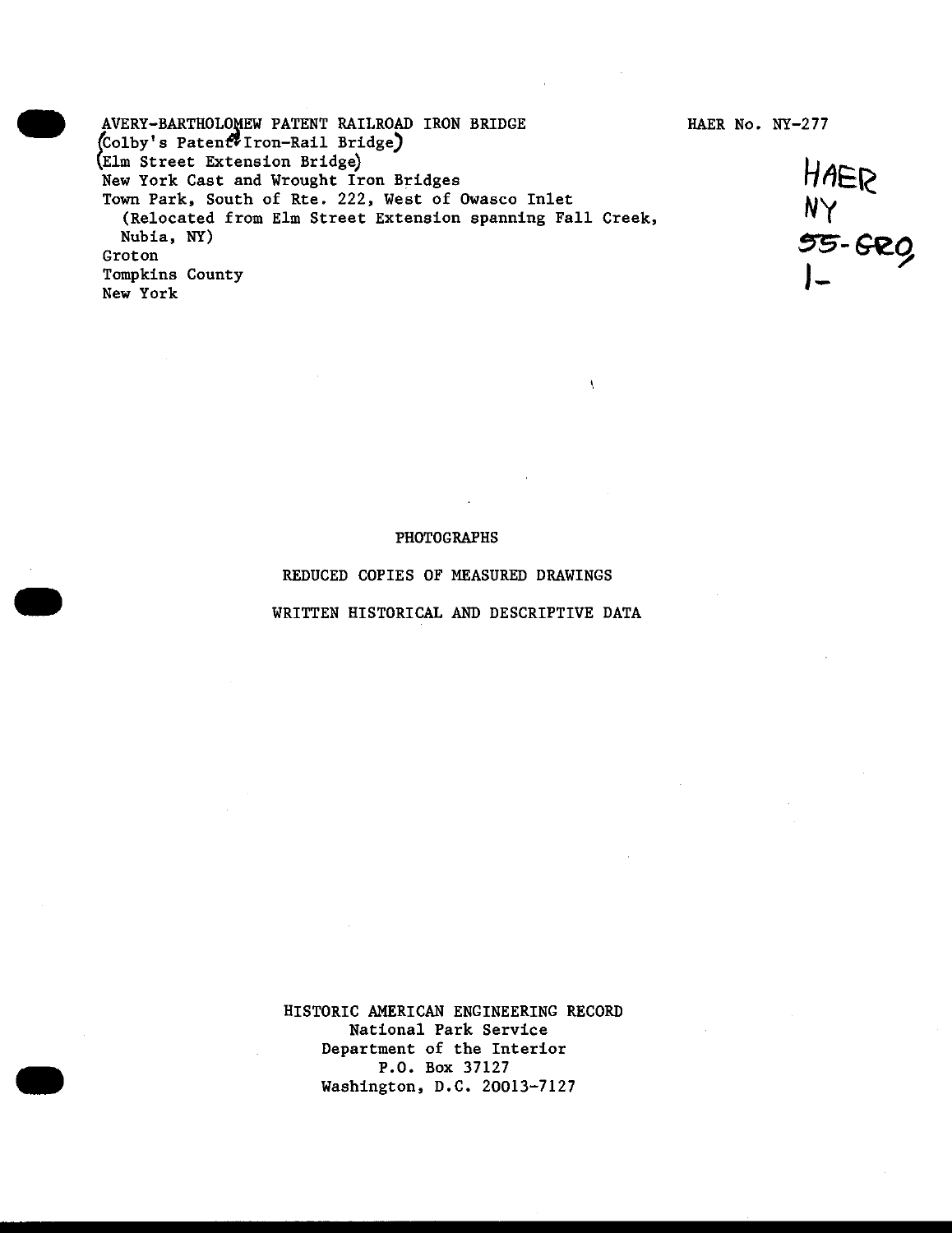## HISTORIC AMERICAN ENGINEERING RECORD

**///tefc I- '**

AVERY-BARTHOLOMEW PATENT RAILROAD-IRON BRIDGE

(Colby's Patented Iron-Rail Bridge) (Elm Street Extension Bridge)

HAER No. NY-277

Location: On public display in park across from Groton Municipal Building, Town of Groton, Tompkins County, New York. Moved from village of Nubia, Town of Groton, Tompkins County, New York in 1981.

> UTM: 18.387640/4716035 USGS Quadrangle: Groton, 7.5 minute

Date of Construction: 1876-1877

Designer/Builder: Based on a patent granted in 1877 to Oliver Avery, Jr. and Caleb Bartholomew. Minor similarities to a contemporaneous bridge patent granted to Ellery Colby. Built by either Charles Perrigo & Company or its successor, the Groton Iron Bridge Company, Groton, Tompkins

Present Owner: Town of Groton Historical Society,

County, New York.

Public monument

Present Use:

Significance:

Groton, New York

The Avery-Bartholomew Patent Railroad-Iron Bridge in Groton, New York, is a single-span tied arch iron bridge incorporating railroad rails for its upper and lower chords. The bridge is one of a very small number of patented iron bridges that survive anywhere, and one of the most unusual examples of its kind. It is also the only extant example of a bridge based on the patents of Oliver Avery, Jr. and Caleb Bartholomew,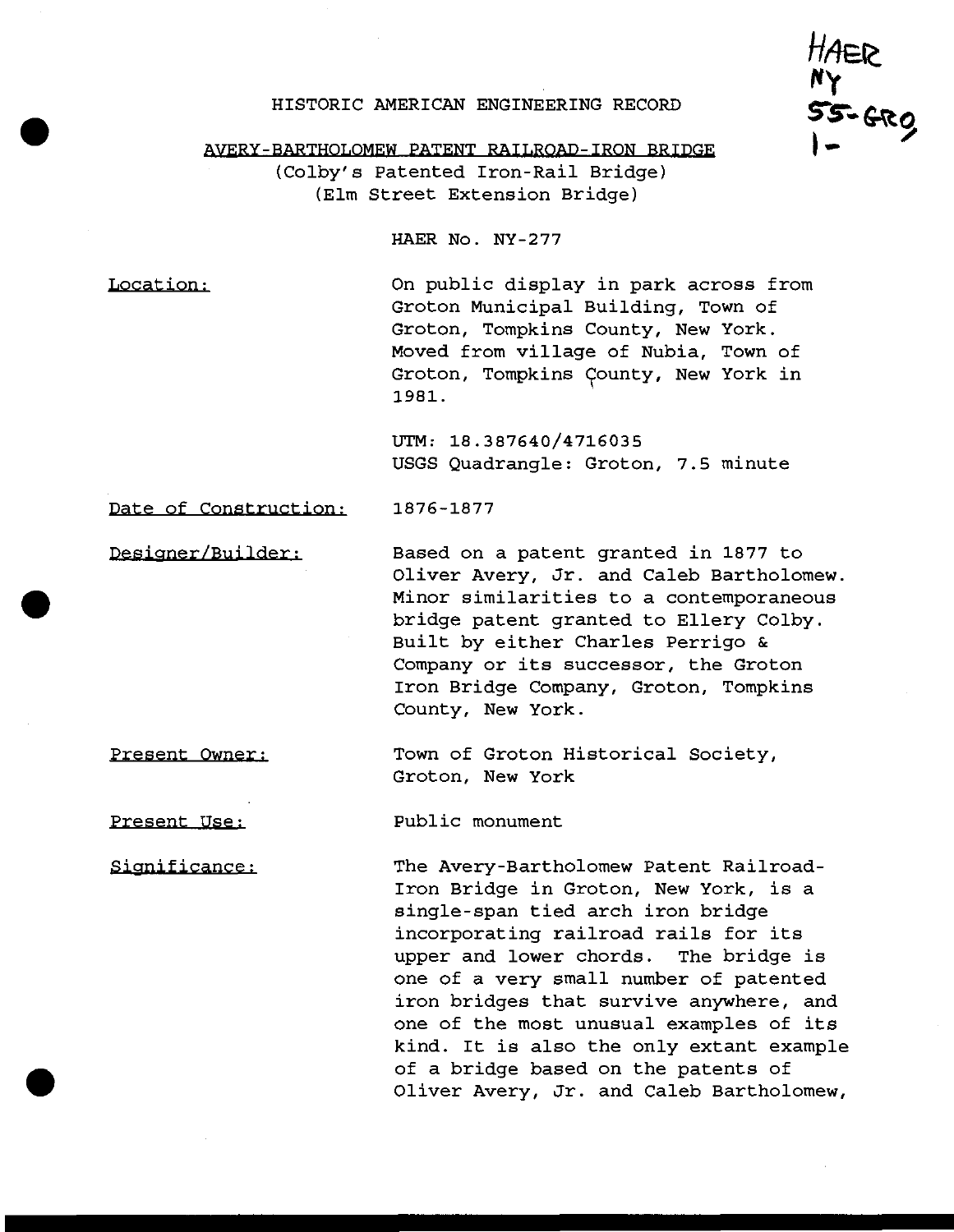# AVERY-BARTHOLOMEW PATENT RAILROAD-IRON BRIDGE HAER No. NY-277 (Page 2)

and exemplifies the technological advances in American metal truss bridge designs during the last quarter of the nineteenth century. Though the iron-rail truss design was short-lived and rapidlysucceeded by other iron and then steel designs, it was very much a part of the rapid changes in building technology following the Civil War.

The bridge utilizes one of two designs, both incorporating railroad-iron rails, that launched the prosperous bridgebuilding enterprise at Groton. The Groton bridge works, under several successive company names, became the leading fabricator and erector of metal truss bridges in New York State and supplied markets all over the United States in the last decades of the nineteenth century.

Retired in 1981 from active service as the Elm Street Extension bridge in nearby Nubia, the Avery-Bartholomew Patent Railroad-Iron Bridge has been reassembled in a town park, where it serves as a public reminder of a period of great innovation and change in metal bridge design technology, and the industry that once prospered in the town.

Project Information: Documentation of the Avery-Bartholomew Patented Railroad-Iron Bridge was prepared by the Historic American Engineering Record (HAER), National Park Service, during the summer of 1994, as part of HAER's New York Cast and Wrought Iron Bridges Recording Project, with support from the New York State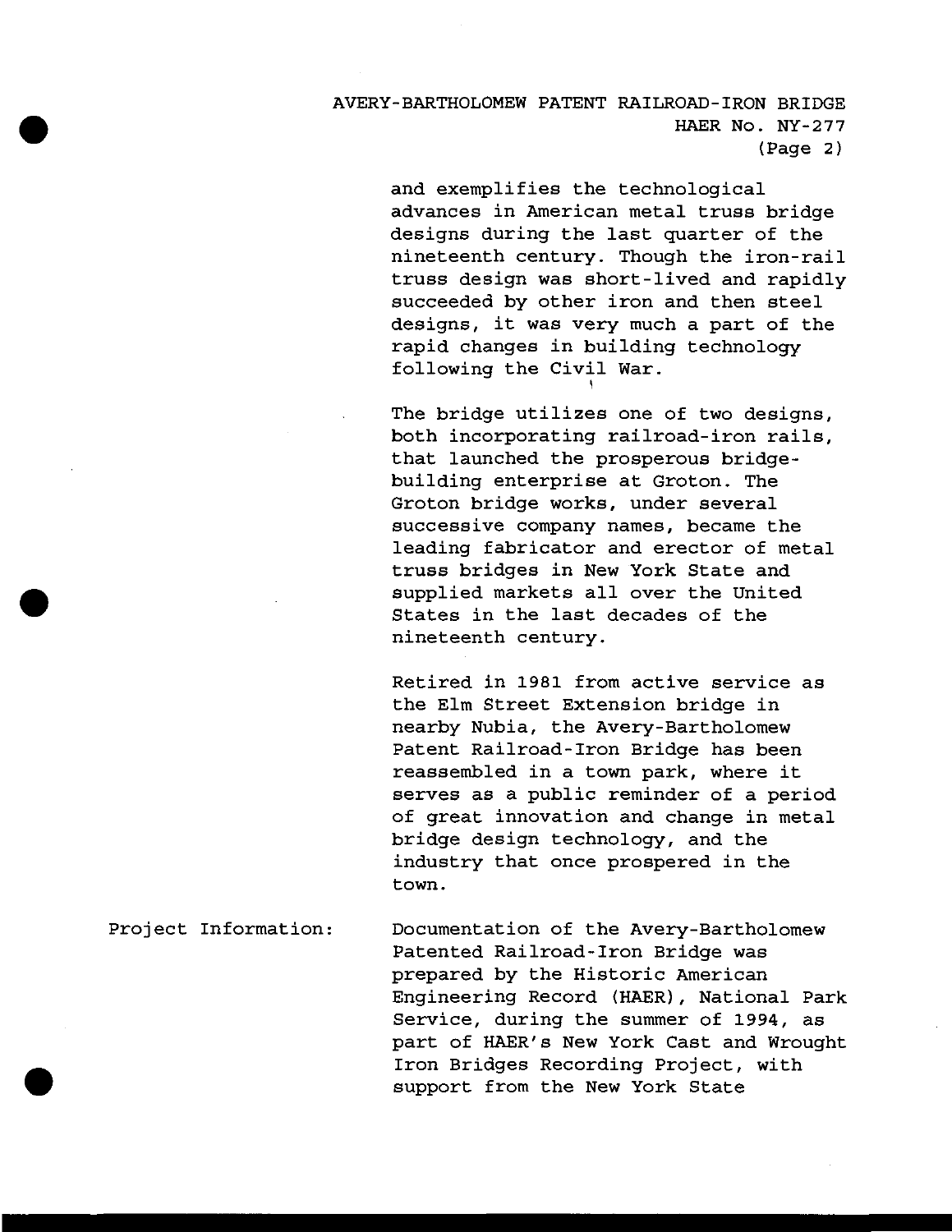AVERY-BARTHOLOMEW PATENT RAILROAD-IRON BRIDGE HAER No. NY-277 (Page 3)

> Department of Transportation. When citing this report, please credit the Historic American Engineering Record and the author.

Historian: William P. Chamberlin, PE, Schenectady, New York

 $\bar{\Lambda}$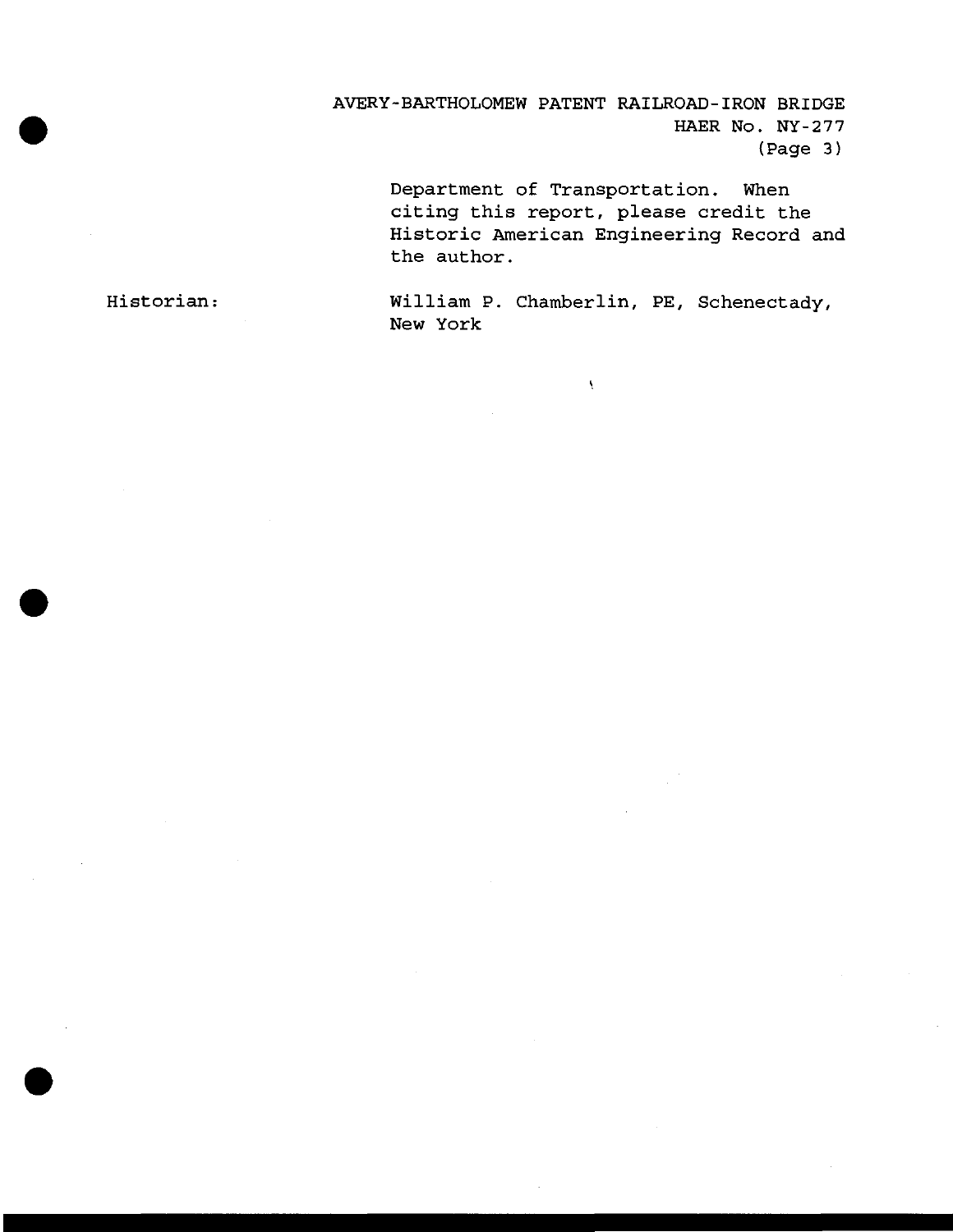### I. DESCRIPTION OF THE BRIDGE

The subject of this documentation is a small, single-span bridge that was removed in 1981 from its site in the hamlet of Nubia, Town of Groton, Tompkins County, New York, where it carried Elm Street Extension over Fall Creek. The bridge's superstructure was salvaged and presently is standing erect and fully assembled about four miles west on an abandoned railroad right-of-way along Conger Boulevard, across from the Municipal Building in Groton. Currently owned by the Groton Historical Society, its future is uncertain.

The Avery-Bartholomew Patent Railroad-Iron Bridge is a sixpanel, tied arch bridge without overhead bracing. It is 45'-5- 1/2" in overall length and 12'-1-3/8" wide between the center lines of its two 7'-3-1/8" deep trusses. The feature that most distinguishes this bridge is the construction of its upper and lower chords. Each is fabricated from a pair of 5-5/8" deep iron railroad rails spliced together at center span. The upper-chord rail of each truss is bent at the panel points to produce an arch composed of a series of six linear segments. The two chords meet at their ends in cast-iron shoes where they are held in place with bolts and clevises.

Hangers consist of pairs of 1" diameter rods looped over the upper chords and bolted below to cast iron connection blocks that support the lower chords. The trusses are braced laterally at the second and fourth panel points by 7/8" diameter rods that extend diagonally, outside of the truss lines, from the upper chords to the bent-up ends of transverse rail segments that rest on the lower chords. The lower chord also supports a 7" deep floor beam at each panel point and upon these rest 4" deep I-beam stringers that support a wooden deck made of 2" x 4" timbers. The bridge is also braced horizontally just below the lower chord by three sets of opposing diagonal tension rods. These diagonals are pairs of 5/8" diameter rods, looped around the hangers above and bolted to the connection blocks below, except in the end panels where single diagonals are looped over the upper chords.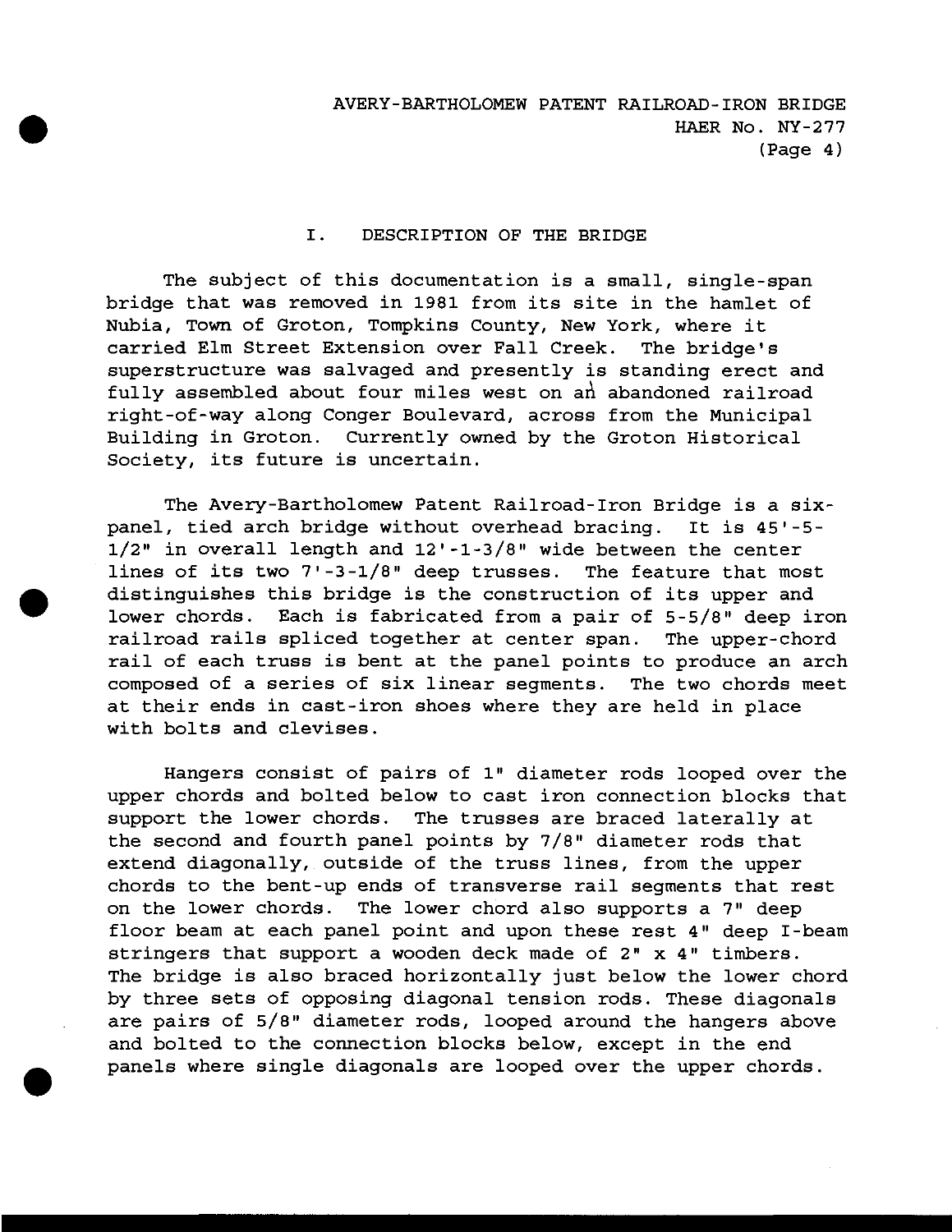# AVERY-BARTHOLOMEW PATENT RAILROAD-IRON BRIDGE HAER No. NY-277 (Page 5)

 $\bar{\Lambda}$ 

Photographs taken of the bridge at the Nubia site suggest that the superstructure may have been moved from another location. The overall length of the trusses may be as much as 10' longer than the clear distance between abutment faces and the shoes at each end appear to be supported by a horizontal length of unsupported railroad rail rather than the pile and pile-cap system that was probably used originally.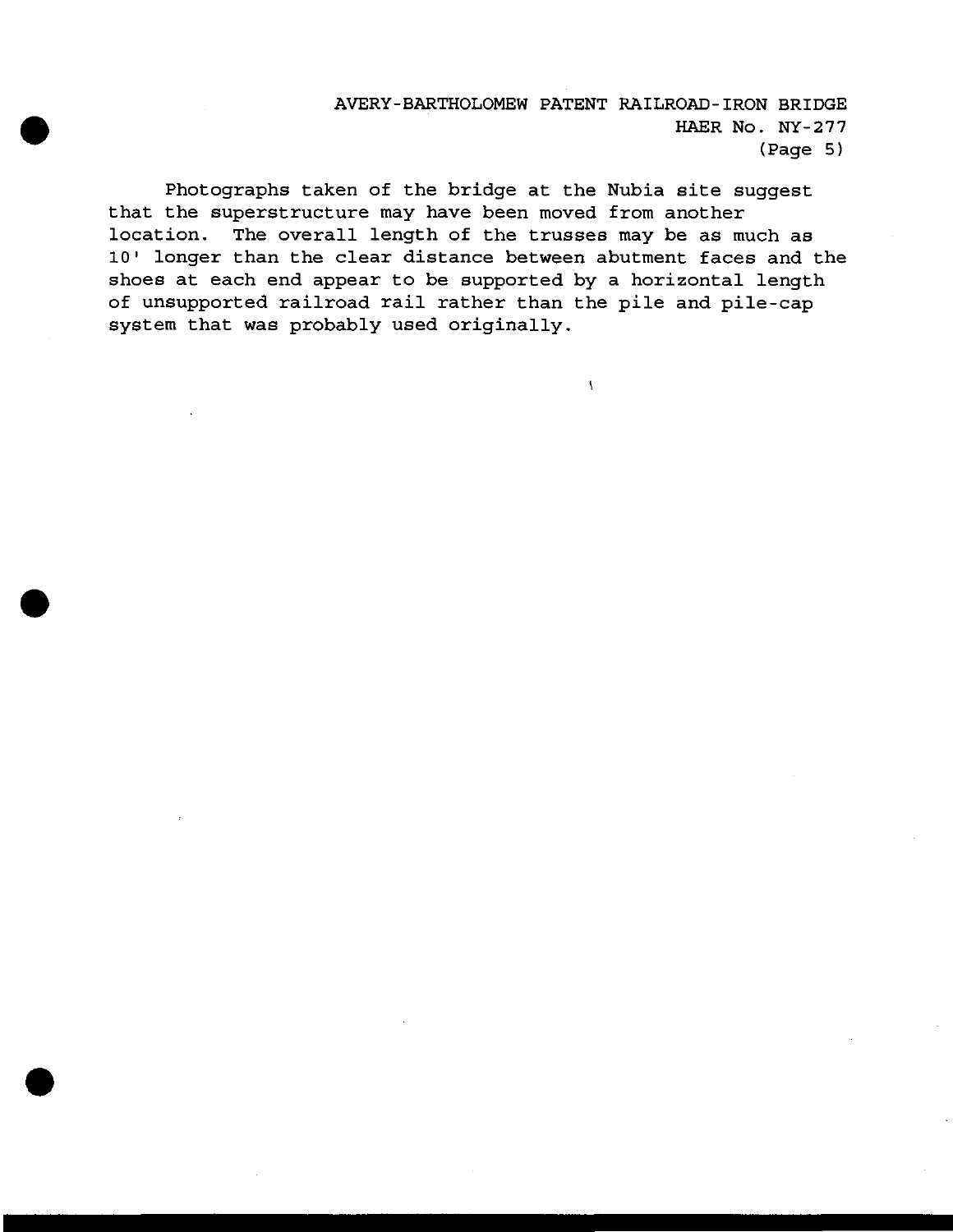### II. HISTORY OF THE BRIDGE

### A. Early Years of the Bridge Manufactory at Groton

The Town of Groton, in the northeastern portion of Tompkins County, was settled in 1783. During its earliest years, it was primarily an agricultural community with a small center that included services for those in the outlying areas. However, by 1853, the village had become a center of light industry that included three sawmills, a gristmill, five carriage shops, a furnace, a sash and blind factory, a foundry, four blacksmith shops, a shoe manufactory and a tannery. When local capital was able to attract the Southern Central Railroad to Groton in 1869, markets outside of the immediate area became more accessible. That line, which was later to become part of the Lehigh Valley Railroad, linked the coal producing region of the Lehigh Valley of Pennsylvania with the iron ore reserves of the Great Lakes through its terminal at Fair Haven, New York. Three major industries supplying national markets dominated the economic life of the town in the last quarter of the nineteenth century: the Groton Carriage Works (1866-1908); the Crandall Machine Company, an antecedent of the Smith-Corona Typewriter Company (1887-1900); and the bridge works  $(1877-c. 1920)$ .<sup>1</sup>

The Groton Iron Bridge Company was formed in 1877 as a joint venture between a local farm machinery manufacturing company and an iron foundry and machine shop, establishments of long standing in Groton with close business and family ties. The farm machinery company, Perrigo & Avery, had been formed by Daniel

*X J.* Selkreg, ed., "Town of Groton", Landmarks of Tompkins County (Syracuse: D. Mason & Company, 1894), 312-325; L. Court, *h* Salute to Groton's Heritage (Groton, NY: privately printed, 1976), unpaginated; and Pamela Jo Thurber, "A Study of the Groton Iron Bridge Company and the Preservation of America's Historic Metal Truss Bridges," (M.A. thesis, Cornell University, Ithaca, New York, 1985), 23-39.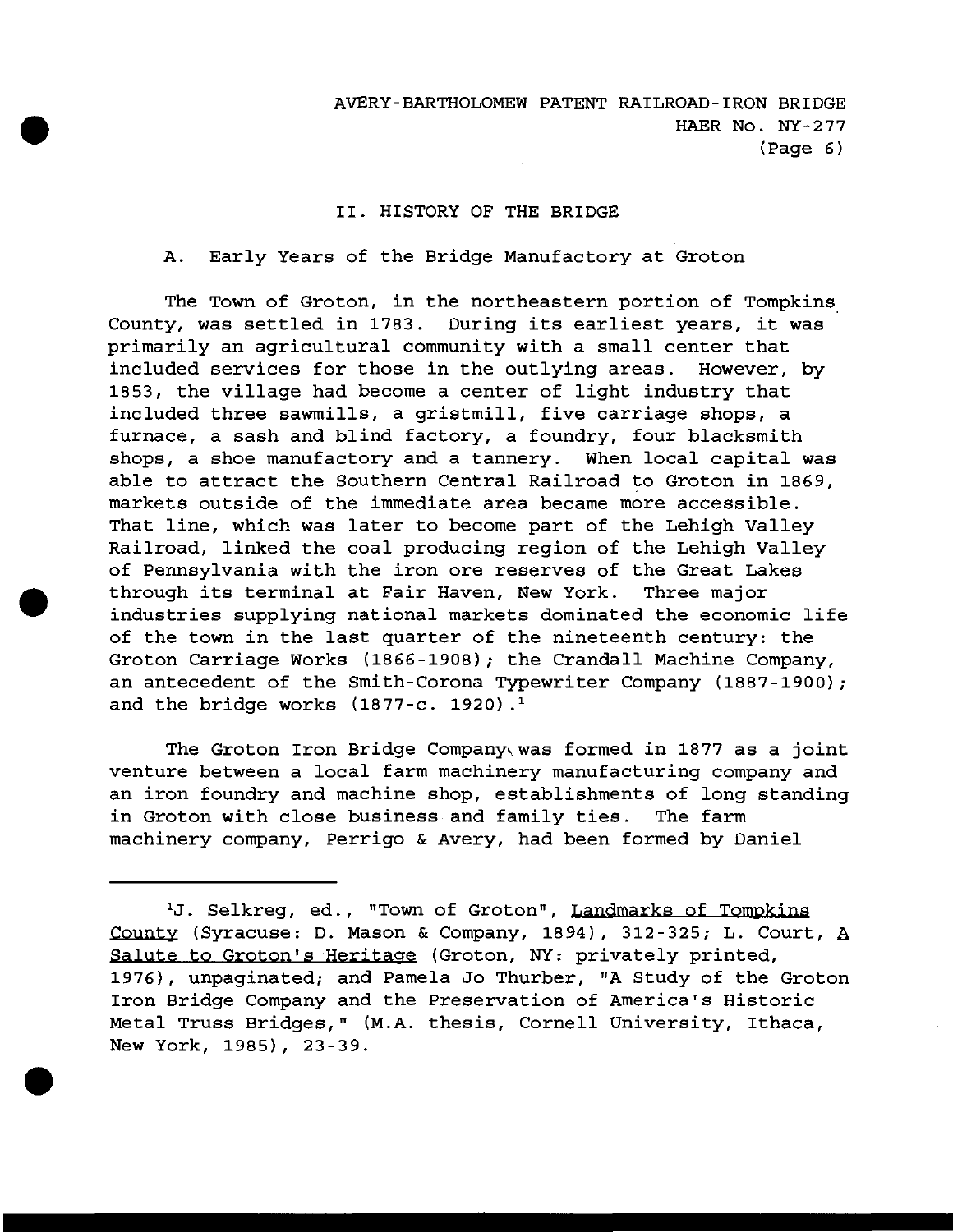# AVERY-BARTHOLOMEW PATENT RAILROAD-IRON BRIDGE HAER No. NY-277 (Page 7)

Spencer in 1847 as the Groton Separator Works, operated by-Spencer until 1859, and from that year to 1863 in partnership with William Perrigo. Perrigo purchased Spencer's shares in 1863 and, with Frederick Avery, formed a new partnership, Perrigo & Avery. In addition to proprietary separators and a washing machine, they offered a variety of woodworking services, skills possibly learned by Frederick Avery from his father who had been the village's first cabinetmaker.<sup>2</sup>

The iron foundry and machine shop, C. & L. Perrigo & Co., had been started in 1849 as the Groton Iron Works by two of William Perrigo's brothers, Charles, a founder, and Lyman, a machinist. They manufactured and sold a variety of tools and equipment used primarily by farmers and millers, including a spoke planer invented and patented by Lyman. The company continued after Lyman's death in 1870, but under the name, Charles Perrigo & Co.<sup>3</sup>

The financial resources of these businesses, together with the management experience of their owners and their knowledge of national markets, provided the basis for the early success of the bridge works. An R. G. Dun & Co. credit report made during the second year of business noted that the bridge company was able to manage with only 30 percent of its capital paid in, and that "if more cash ... was needed the parties connected with the company are fully able to supply it."<sup>4</sup>

The manufacture and sale of iron bridges was first advertised in January 1877 by the Groton Foundry and Machine

<sup>2</sup>Selkreg, "Town of Groton," 312-325; and W. M. Baldwin, "Historical Sketch of the Town of Groton, Tompkins County, New York." Address to the Groton Library Association, 1868 (Groton, NY: H. C. Marsh, 1868), 14.

<sup>3</sup>Family Bible in the possession of Arlene (Perrigo) Brown, Groton, New York.

<sup>4</sup>R. G. Dun & Co., manuscript credit report, 1879.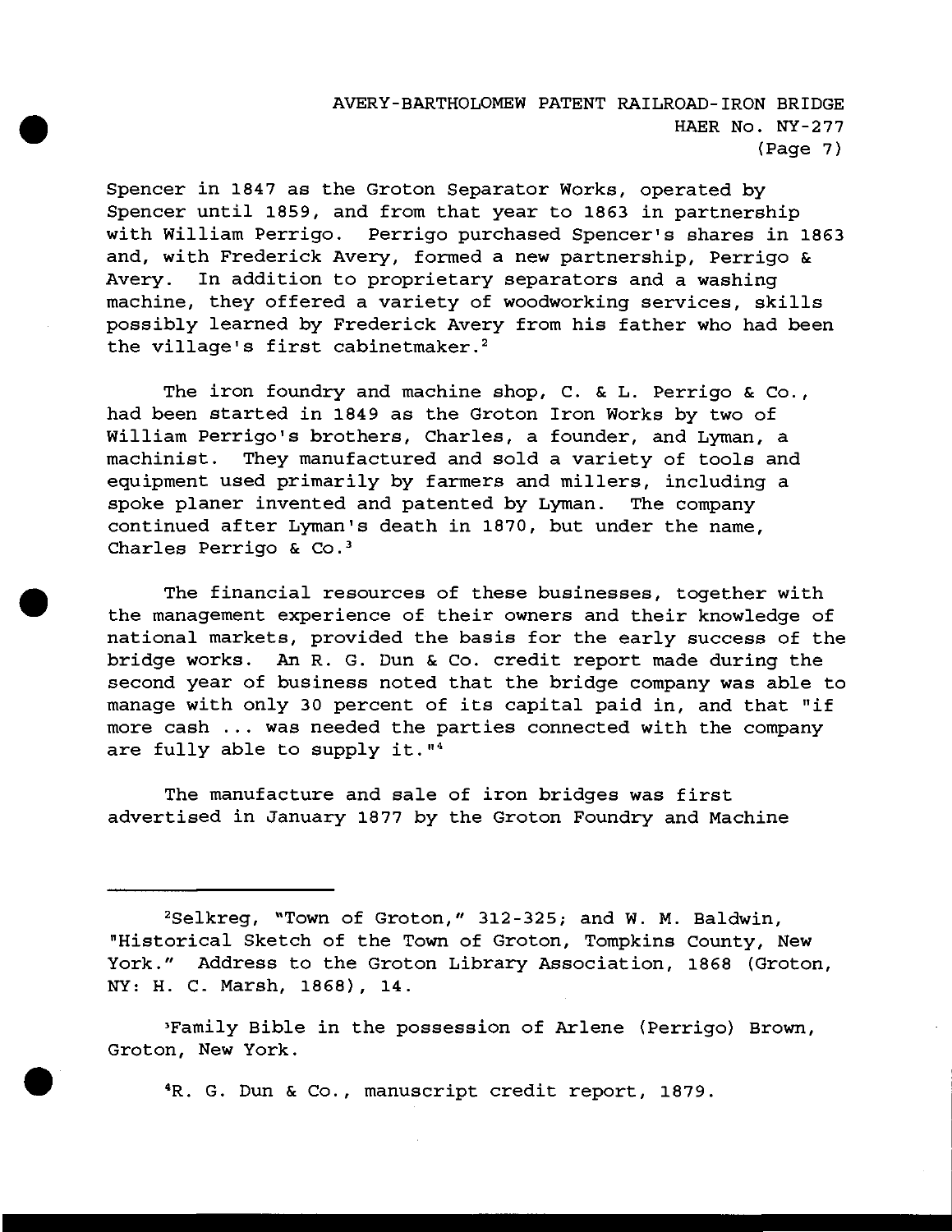## AVERY-BARTHOLOMEW PATENT RAILROAD-IRON BRIDGE HAER No. NY-277 (Page 8)

Shop, Charles Perrigo & Company, proprietors.<sup>5</sup> Plans for the new enterprise had begun in August and September of the previous year with the filing of three patents, two by Oliver Avery, Jr. and Caleb Bartholomew, and one by Ellery Colby. The first of the Avery-Bartholomew patents was for a truss bridge of the bowstring form in which the arches were made of railroad rails.<sup>6</sup> The other was for a method of connecting the transverse ties, which secured the ends of the bridge's trusses to one another, to metal piles at each end of the bridge. The purpose of the latter invention was to enable the ties (which also served as pile caps), the cast iron shoes {which held the ends of the upper and lower chords together), and the piles themselves to act as a unit that would the piles in proper alignment.<sup>6</sup> That the two designs were intended to complement one another is made clear by a crossreference to the connection method design in the bridge patent. The latter of the two Avery-Bartholomew designs appears to have been intended as an alternative to the pile and pile-cap system filed by Ellery Colby at about the same time.<sup>7</sup> Colby applied for a fourth patent, his second, on January 22, 1877, this time for another truss bridge that could employ railroad-iron rails but which was illustrated with upper chords fabricated from H-beams bent at the panel points. Some details of Colby's bridge resembled the earlier Avery-Bartholomew design but, in totality, it was a distinctly different bridge.<sup>8</sup>

The relationship among Ellery Colby, Oliver Avery, Jr., Caleb Bartholomew and Charles Perrigo is important to an

 $5G$ roton Journal 11:12 (January 11, 1877): 2.

<sup>6</sup>0liver Avery, Jr. and Caleb Bartholomew, U.S. Patent No. 189,170, and No. 189,171, April 3, 1877 (filed September 11, 1876).

<sup>7</sup>Ellery Colby, U.S. Patent No. 189,020, April 3, 1877 {filed August 11, 1876).

<sup>8</sup>Ellery Colby, U.S. Patent No. 187,513, February 20, 1877 (filed January 29, 1877).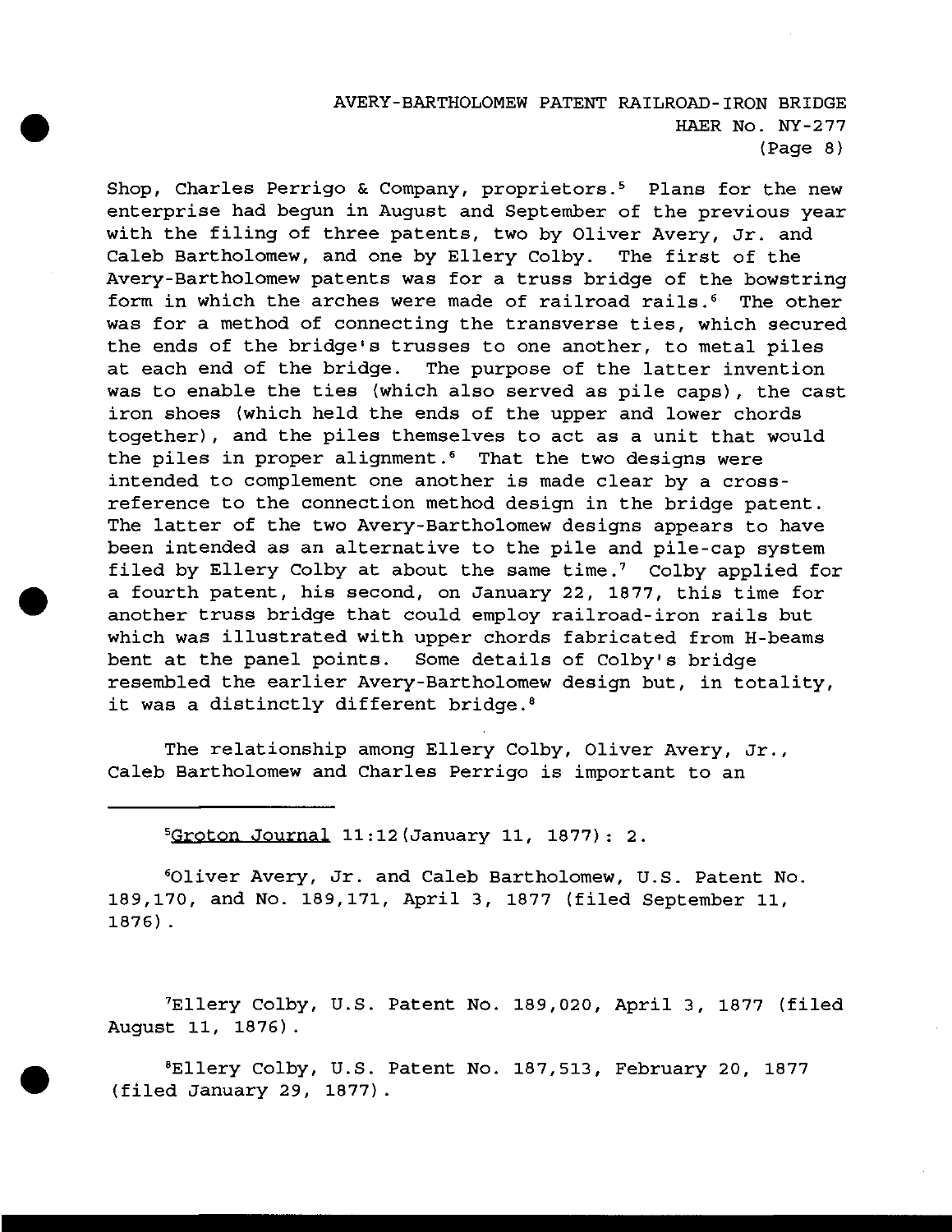understanding of the business arrangement that led to the formation of the bridge company and to the early years of its operation. While complete information is not available, enough is known to draw some useful inferences.

Ellery Colby, who would emerge as the chief operating officer of the of the new company, was probably the youngest of the four, only 30 years old when he filed his first patent application in 1876.<sup>9</sup> Unschooled, he had come to Groton as a young man, married a local woman, and farmed until going to work for C. & L. Perrigo.<sup>10</sup> His equity in the new bridge-building enterprise was apparently secured by assigning one-half of his patent rights to Perrigo, Avery and Bartholomew, at least two of whom were associated with one another in Perrigo's company.<sup>11</sup>

In 1876, Charles Perrigo, then 59 years old, was wellestablished as a successful businessman and a leading citizen of the community. A decade earlier he had been among a small number of individuals who had committed their influence and financial resources to bringing the railroad to Groton and, in 1865, were instrumental in creating the First National Bank of Groton. Charles Perrigo served as president of the Bank from its founding until  $1890.^{12}$  It would have been perfectly consistent with his entrepreneurial nature and his status in the community to encourage and support promising ideas for new manufacturing ventures. Thus, while Ellery Colby could run the day-to-day details of the business, Charles Perrigo's role was likely one of guiding its development and providing financial support.

Oliver Avery, Jr. was about 40 years old when he, with Caleb

<sup>9</sup>Day Book, 1877-1885, Groton Iron Bridge Company, Groton, New York; Flora Williams Estate Papers, Account #315, Olin Graduate Library, Cornell University, Ithaca, New York.

10Obituary, Ellery Colby, Groton and Lansing Journal, April 25, 1925; and Selkreg, ibid.

 $11B$ Baldwin, "Historical Sketch of Groton," 15-16.

<sup>12</sup>Baldwin, "Historical Sketch of Groton," 15-16.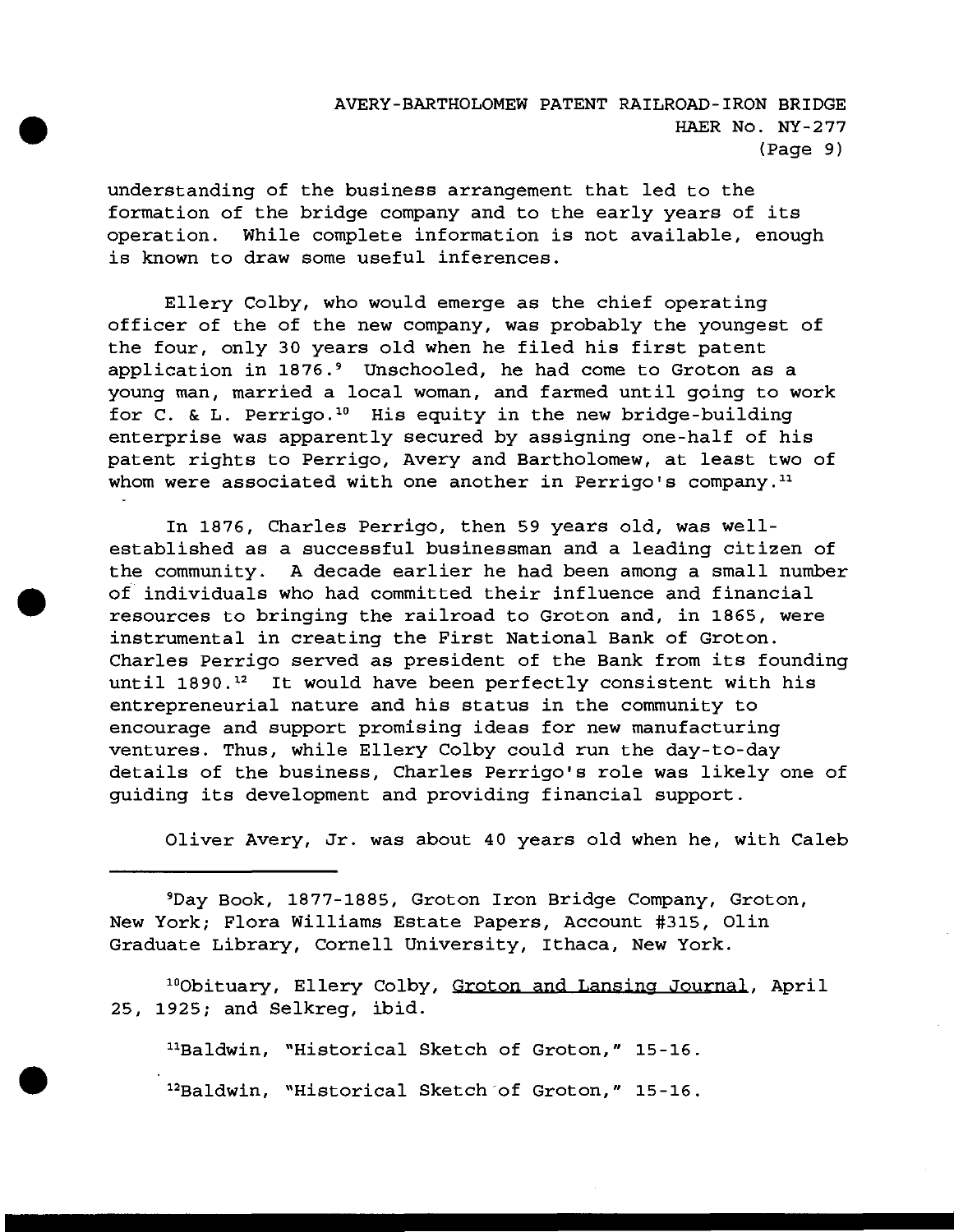AVERY-BARTHOLOMEW PATENT RAILROAD-IRON BRIDGE HAER No. NY-277 (Page 10)

Bartholomew, applied for the first of their two patents. Oliver was the younger brother of Frederick Avery, who ran the farm machinery business with Charles Perrigo's brother, William. He was an excellent machinist in his own right and well acquainted with the manufacture of hardware and equipment.<sup>13</sup> Avery had initially been employed by C. & L. Perrigo, continued when the firm became Charles Perrigo & Co., and superintended the manufacture of bridges during the early years.<sup>14</sup>

In contrast to the other patent beneficiaries, Caleb Bartholomew did not live in Groton and may not have otherwise been associated with either of the founding companies. However, a surviving day book that covers the first nine years of the bridge company's business does suggest that he was a major investor in addition to the equity that would have accrued to his patent rights alone.<sup>15</sup> One possibility is that the original ideas were Bartholomew's, that he brought them to Perrigo, who then had two of his mechanics, Avery and Colby, put them to paper, and that out of this collaboration came the idea for the new company.

The earliest bridges were built by Charles Perrigo & Co., but on March 10, 1877 the Groton Iron Bridge Company was incorporated with a capitalization of \$20,000 divided into 200 shares of \$100 each.<sup>16</sup> Its trustees were Charles Perrigo, Ellery Colby, Caleb Bartholomew, Henry Y. Cornwell, Oliver Avery, Jr.

<sup>13</sup>Groton Journal, March 8, 1877.

"Baldwin, "Historical Sketch of Groton, 14.; and E. M. and C. H. Avery, The Groton Avery Clan. 2 vols. (Cleveland, Ohio: Privately printed, 1912), 741-742.

<sup>15</sup>Avery, Groton Avery Clan, 741-742; and Letters Patent 189,170 and 189,171. Bartholomew filed his patents respectively from Etna and Dryden, N.Y., about 4 miles south of the village of Groton. Between May 9, 1877 and December 31, 1878, \$1,050 was disbursed to Caleb Bartholomew, mostly in \$100 installments.

<sup>16</sup> Selkreg, "Town of Groton," 322.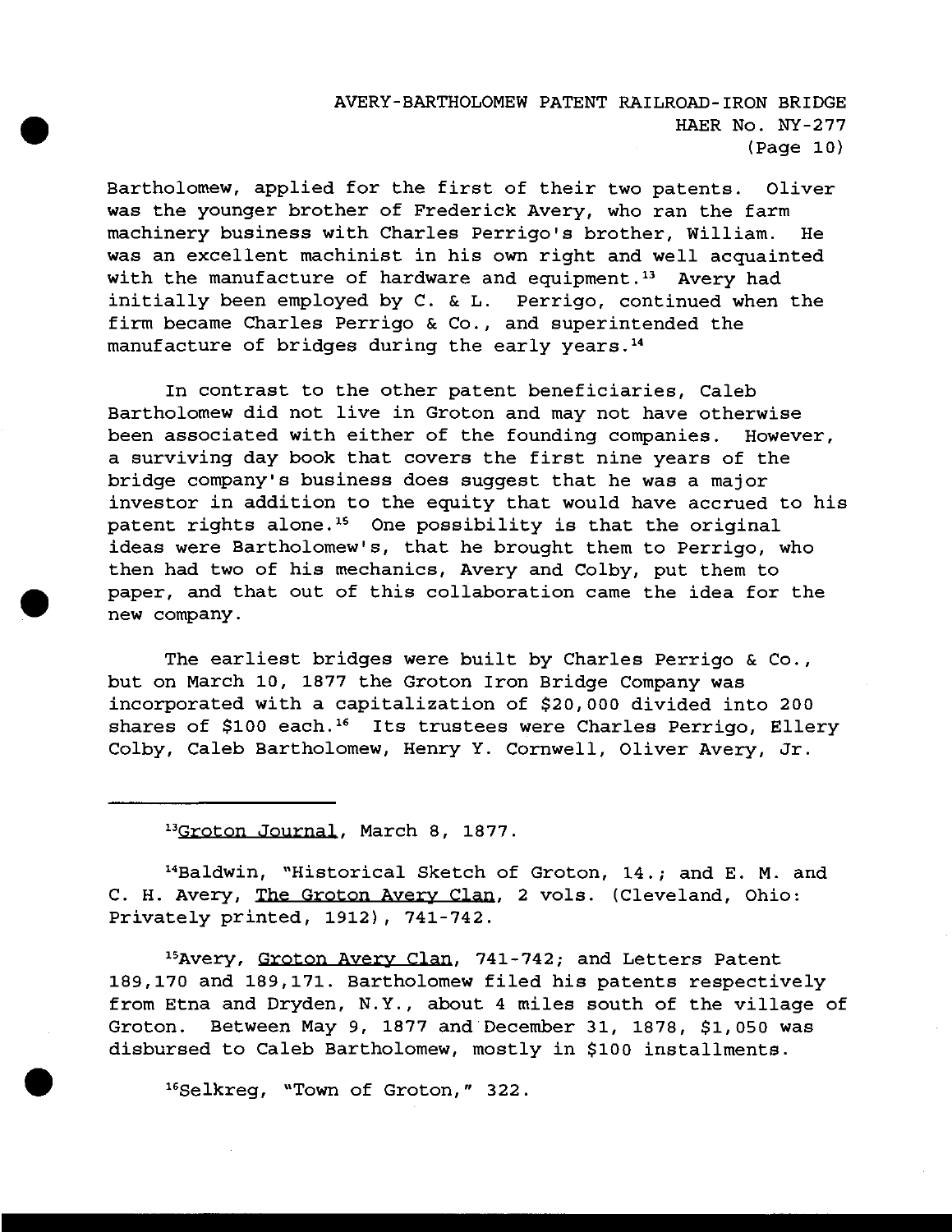# AVERY-BARTHOLOMEW PATENT RAILROAD-IRON BRIDGE HAER No. NY-277 (Page 11)

and Artemus Backus.<sup>17</sup> At the organizational meeting on March 5, 1877, the following officers were elected: Charles Perrigo, president; Ellery Colby, vice president; William Williams, Secretary-Treasurer; and Oliver Avery, Jr., superintendent.<sup>18</sup>

The company's market in the early years was primarily within New York State. Of the approximately twenty-five bridges produced each of the first five years, only two were sold outside of New York. In the next three years, during which production quadrupled, only five out-of-state sales were recorded. The bridges were fabricated in Groton, hauled by wagon, rail and canal to the sites of use and erected either by local contractors or workmen employed by the purchasing jurisdiction, and in some instances by the men from Groton.<sup>19</sup>

In 1887, a new corporate body, the Groton Bridge and Manufacturing Company, was formed. To the existing product line of iron bridges and iron bridge pilings was added steam engines, grain separators, and hot air and steam heaters. Charles Perrigo, Oliver Avery, Jr., and Ellery Colby were among the eleven trustees and stockholders of the new company and Ellery Colby was its first president.<sup>20</sup> However, Colby left Groton in 1890. In 1893 with his brothers Henry P. and Luther S. Colby, and his son Ray M. Colby, all former employees of the Groton Iron Bridge Company, he organized the Owego Bridge Company thirty-five miles south of Groton in the Susquehanna River community of Owego, New York.<sup>21</sup>

17Certificate of Incorporation, Groton Iron Bridge Company, filed March 10, 1877.

<sup>18</sup>Groton Journal, March 8, 1877.

<sup>19</sup>Day Book, Groton Iron Bridge Company, 1877-1885.

<sup>20</sup>Certificate of Incorporation, The Groton Bridge and Manufacturing Company, filed May 28, 1887.

<sup>21</sup>Certificate of Incorporation, Owego Bridge Company, filed January 12, 1893.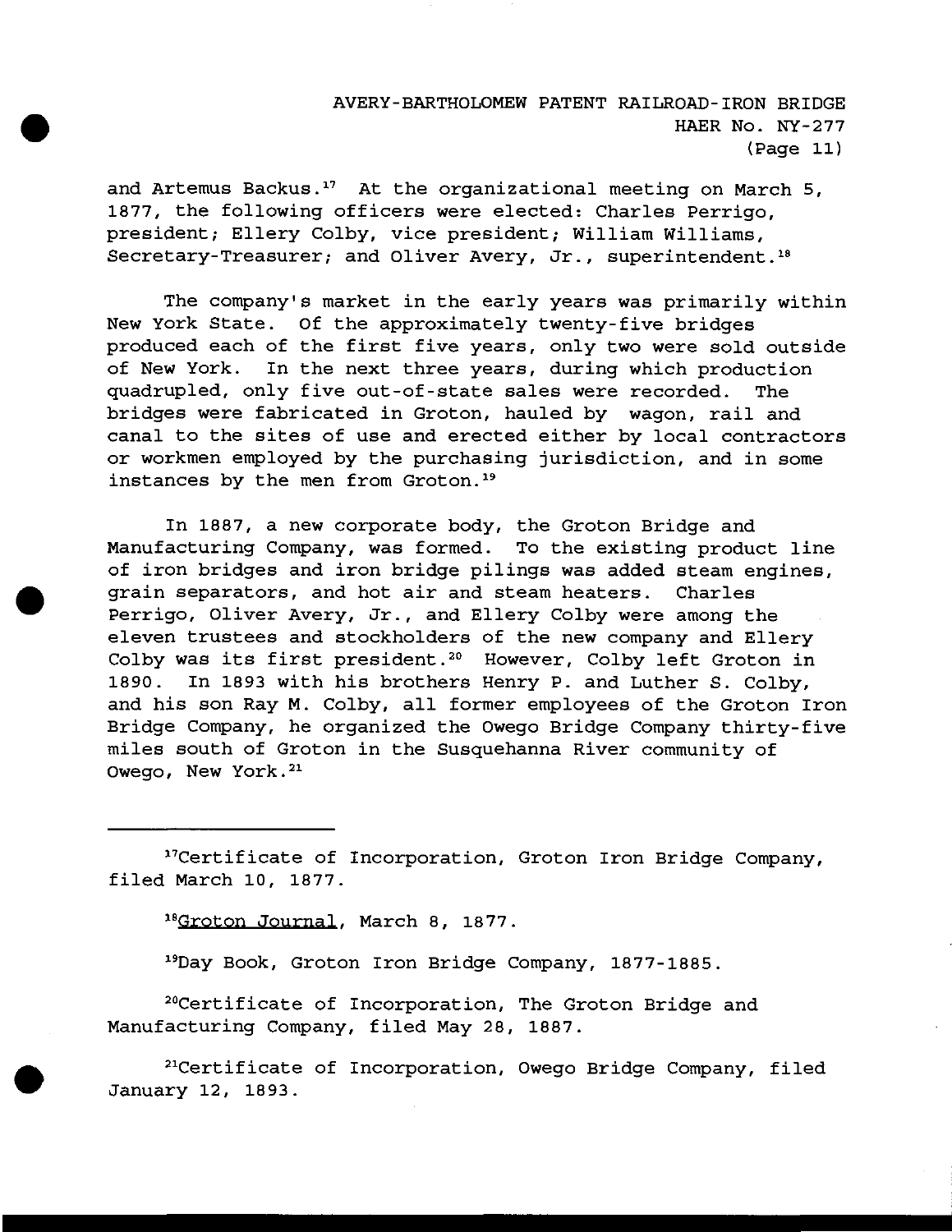# AVERY-BARTHOLOMEW PATENT RAILROAD-IRON BRIDGE HAER No. NY-277  $(Paqe 12)$

The company at Groton prospered. By 1888, 150 men were employed and branch offices were opened as far south as Knoxville, Tennessee and Houston, Texas and as far west as San Francisco, California. The facilities grew from Charles Perrigo's original foundry and machine shop to include seventeen buildings and a railroad station. In October 1894, annual business had reached \$500,000 and in 1895, the firm reported that 360 bridges had been contracted that year. Despite the company's notable successes in other parts of the country, most of its business remained in the mid-Atlantic states of New York, Pennsylvania and New Jersey. Its particular success in New York State was due as much to the large volume of its business there as to large commissions.<sup>22</sup>

With growing competition from an increasingly greater number of bridge builders with aggressive national sales networks, it became more difficult for smaller regional companies to survive. In 1899, the Groton Bridge and Manufacturing Company was purchased by J. P. Morgan, along with twenty-two other regional bridge companies, and merged into the new American Bridge Company. In the fall of 1901, the bridge plant at Groton was closed and its machinery dismantled. However, in 1902, Groton interests repurchased the plant, and with new equipment, established business under the name of the Groton Bridge Company. That firm continued to build bridges but also expanded its operations into the more general field of steel fabrication and erection, as well as the manufacture of road-building and highway maintenance equipment. The business of the new company had decreased significantly from the peak period of 1894-99, and after 1914, it began to deteriorate rapidly. The company survived by renting its buildings and facilities to other businesses until about 1920, when the remaining equipment was sold and the office closed permanently. $23$ 

22Thurber, \*A Study of Groton Iron Bridge Company," 30-39. <sup>23</sup>Thurber, \*A Study of Groton Iron Bridge Company," 30-39.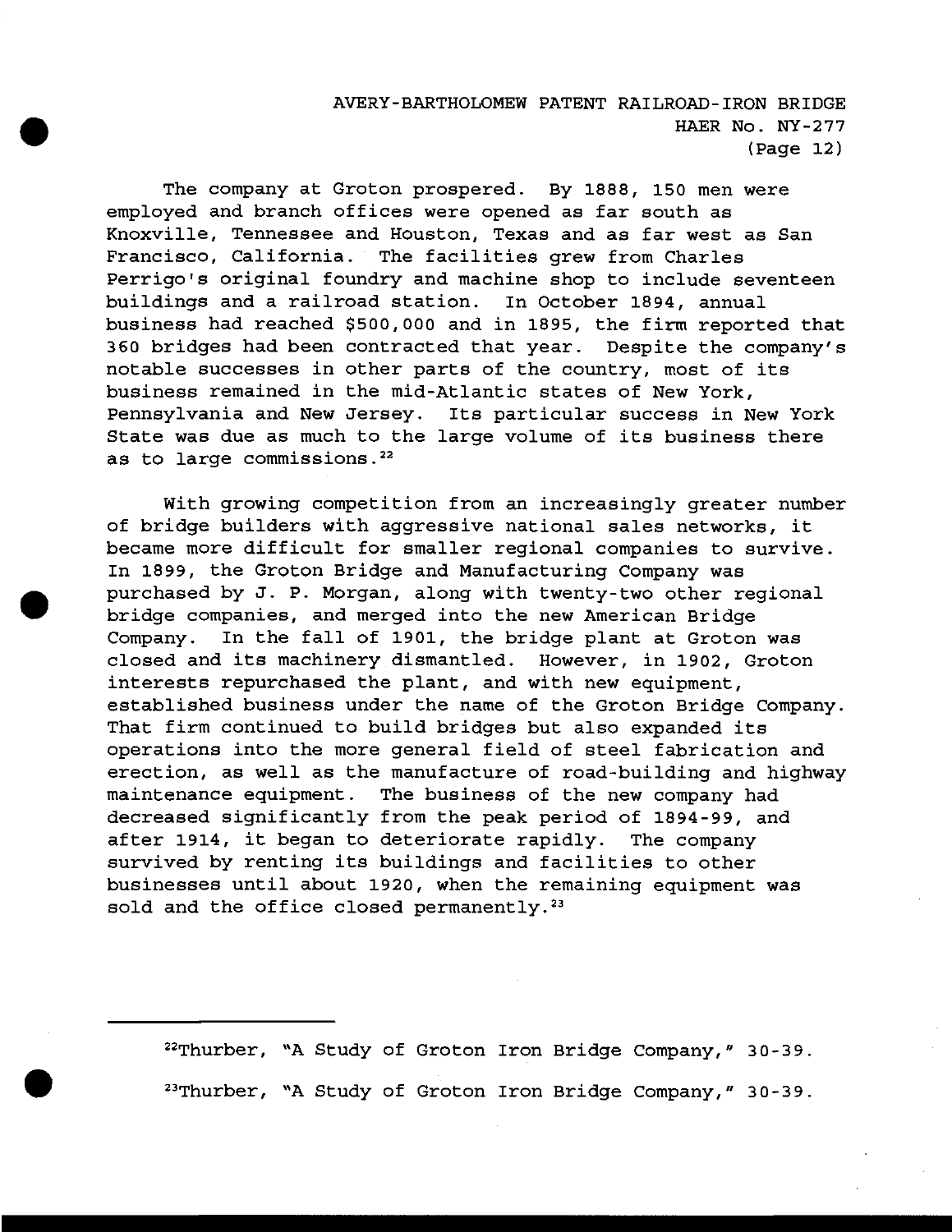## B. The Avery-Bartholomew and Colby Patents

The Avery-Bartholomew Patent Railroad-Iron bridge that now stands in the Village of Groton is, without question, associated with the early years of the bridge company at that location. However, no direct evidence linking the two has been found, including that which might be expected from surviving records of the Town of Groton or the bridge company, or from contemporaneous newspaper accounts. What evidence does exist is entirely circumstantial, but eminently convincing. It includes: structural details that are in common with elements of the Avery-Bartholomew and Colby patents, and stylistic similarities to contemporaneous illustrations depicting bridges that the company intended to manufacture.

On March 5, 1877, the principals of the soon to be incorporated Groton Iron Bridge Company formally declared their intent to manufacture iron bridges under their several patents, either granted or applied for.<sup>24</sup> While all four of these patents related to bridges, two were specific to the superstructure. Six months earlier, on September 11, 1876, Oliver Avery, Jr. and Caleb Bartholomew had filed to patent a bowstring truss that incorporated several of the distinctive elements of the Groton bridge. These elements included: upper and lower chords fabricated of railroad rail spliced at center span (though laid on their side), similarly configured cast iron shoes, and bracing outside the truss lines supported by bent-up lateral bars.<sup>25</sup>

On January 22, 1877, Colby filed to patent what appears to have been a second iteration of the earlier design. The upper chords, fabricated from bent railroad rails in the first patent, were replaced with H-beams or I-beams, though a variety of other sections including railroad rails were allowed. In recognition of the greater lateral stiffness of the redesigned upper chords, the lateral bracing of the first patent was omitted. The Colby patent emphasized the bending of the upper chords at regular

<sup>24</sup>Certificate of Incorporation, Groton Iron Bridge Company. <sup>25</sup>Avery and Bartholomew, U.S. Patent No. 189,170.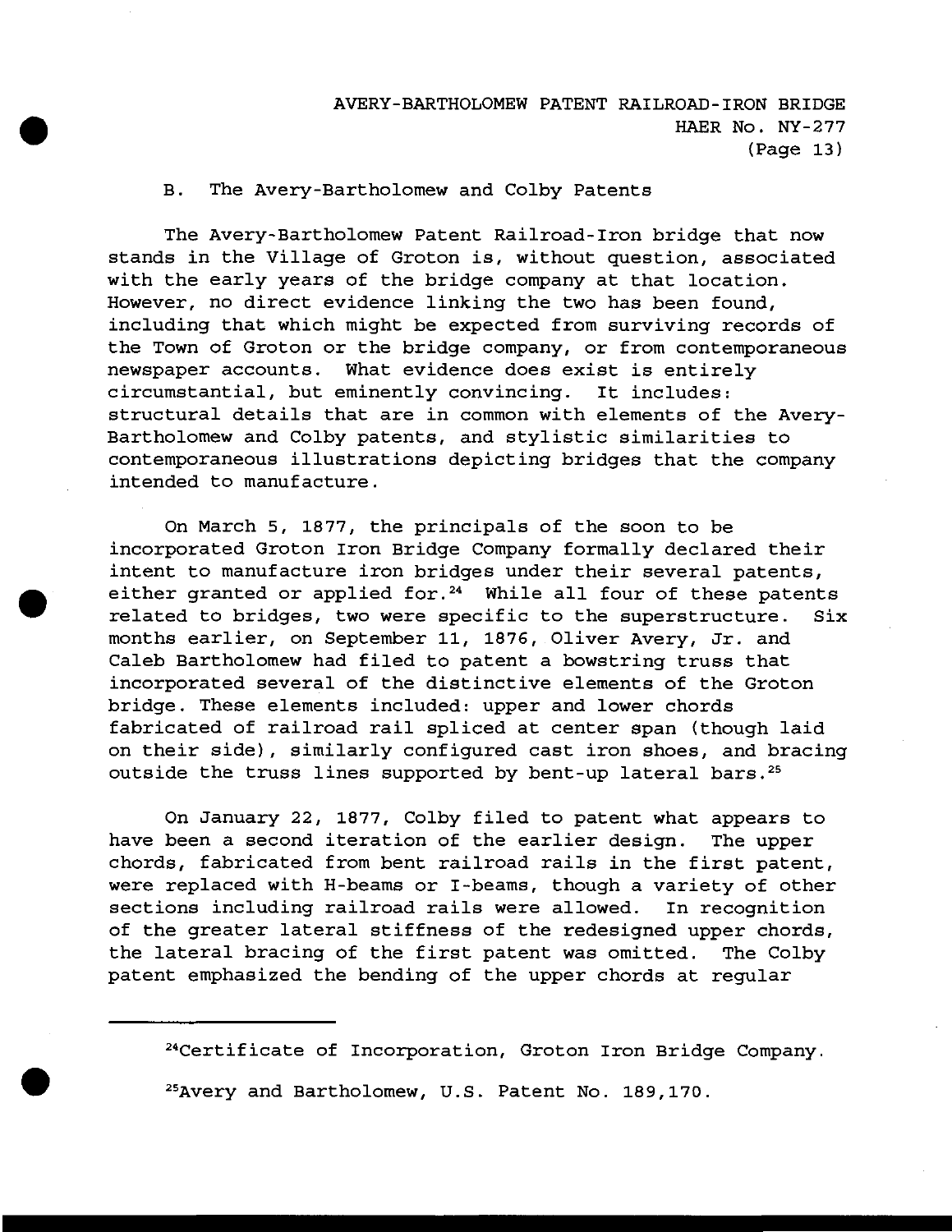# AVERY-BARTHOLOMEW PATENT RAILROAD-IRON BRIDGE HAER No. NY-277 (Page 14)

intervals, seen in both the earlier patent and the Groton bridge, as well as a redesigned shoe that appears to be less similar to that found on the Groton bridge than the shoe depicted in the first patent. It also detailed devices used to connect the verticals and diagonals to the lower chord that are conceptually similar, though not identical, to those found on the Groton bridge.<sup>26</sup>

It is the Avery-Bartholomew patent, the first of the two to be filed, that most closely resembles the Groton bridge. In fact, when the patent drawing is compared with two illustrations of the bridge that the company planned to build, a chronological sequence of developmental stages can be seen that clearly links the Avery-Bartholomew patent to the Groton bridge.

On January 11, 1877, six months after Avery and Bartholomew had applied for their patent, the Groton Journal ran an advertisement for products manufactured by the Groton Foundry & Machine Shop, Charles Perrigo & Co., proprietors, that included:

> Railway Iron Bridges, Made Wholly of Railroad Iron. The Best and the Cheapest Bridges in the Market.<sup>27</sup>

The ad prominently featured a 7" x 2" woodcut illustration depicting the profile of an 8-panel bowstring truss bridge beneath which the following caption appeared:

> The above is the Railroad-Iron Bridge, to be Manufactured in this Place.<sup>28</sup>

While the Avery-Bartholomew patent drawing includes elements common to the Groton bridge, the newspaper illustration actually resembles the bridge itself. The upper chords are clearly made of railroad rail, now turned upright; opposing diagonals are

<sup>26</sup>Colby, U.S. Patent No. 187,513.

<sup>27</sup>Groton Journal, January 11, 1877.

<sup>28</sup>Groton Journal, January 11, 1877.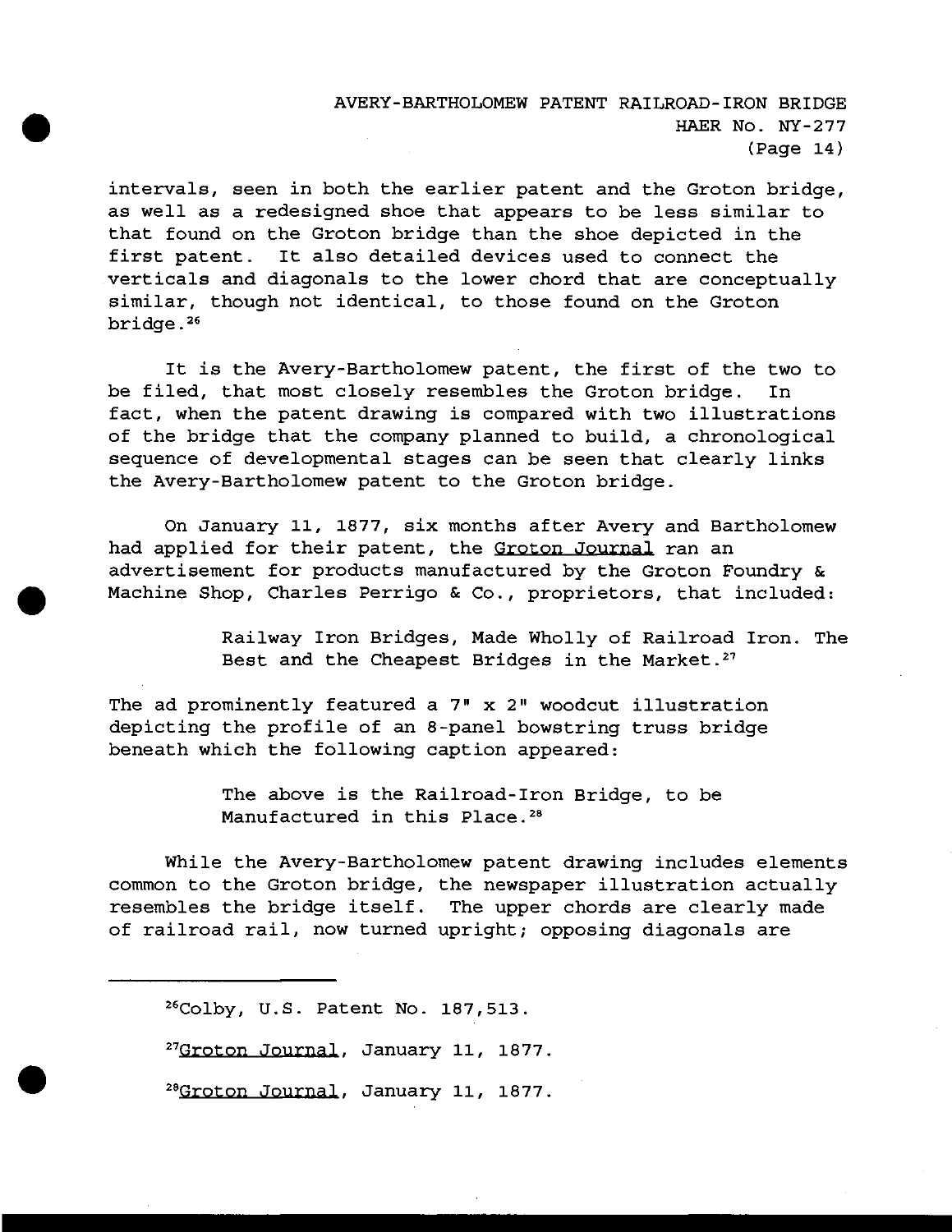# AVERY-BARTHOLOMEW PATENT RAILROAD-IRON BRIDGE HAER No. NY-277  $(Paqe 15)$

clipped together where they intersect; and the trusses are braced laterally at the next-to-center panel points. Differences are apparent, primarily in the deck, which seems to be a system of timber floor beams and longitudinal planks, and in the diagonal and single hanger rods which appear to pass through the upper chord to bolt and washer connections. The details of the lower chord are obscure in the illustration.

Two months later, the first letterhead of the new company included a bi-colored engraving that resembles the Groton bridge even more closely. Identical features include details of the upper and lower chords, cast-iron shoes, diagonals and hangers, and the manner of connecting the latter to the chords. Only the deck is different; as in the earlier illustration, it appears to be a beam and plank system.<sup>29</sup>

The patent drawing, followed by the newspaper illustration six months later, and the letterhead engraving two months after that, suggest an evolution in design that, while undoubtedly common in the chain of events between idea and reality, is rarely visible with the same clarity as it is in this instance. The Colby patent, filed four months later than the Avery-Bartholomew patent, is less visible in the Groton bridge than in three small bowstring truss bridges that still survived on roads in New York State as late as 1982. Two of these bridges were built in July 1877 in the Town of Deruyter, Madison County, and one in August 1878 in the Town of Carleton, Orleans County.<sup>30</sup> It is likely that the Avery-Bartholomew railroad-iron truss design was abandoned early in favor of the Colby style because of the Colby design's greater simplicity and lateral stiffness. This would account for the higher survival rate among the latter and the fact that the Colby design appeared to be the Groton Iron Bridge Company's low truss of choice well into 1878.

<sup>29</sup>Ellery Colby to Hon. Ellis Spear, Commissioner of Patents, letter dated March 16, 1877; Patent Application File, National Archives, Washington D. C.

<sup>30</sup>All three of these bridges have since been replaced and no longer survive.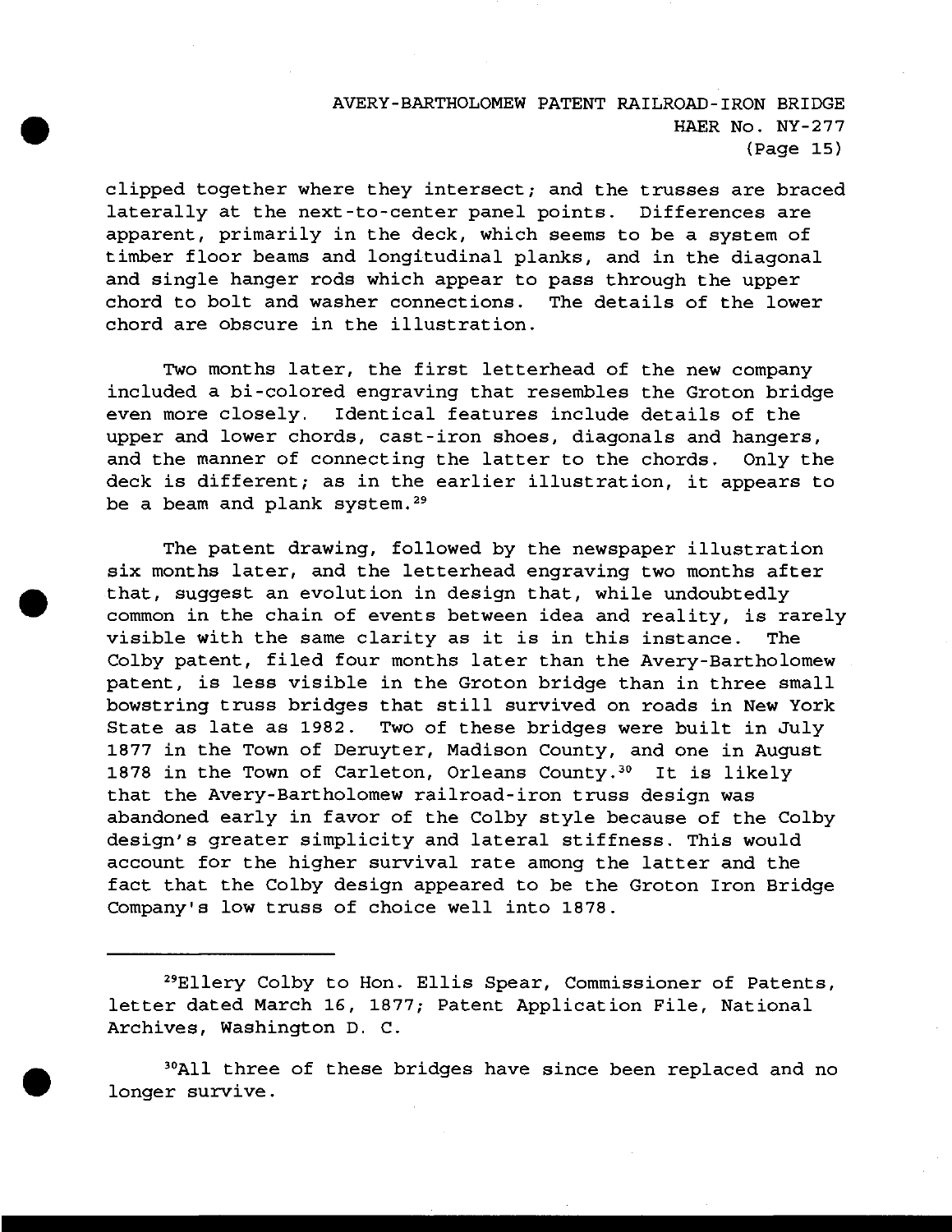### III. SIGNIFICANCE OF THE BRIDGE

The Avery-Bartholomew Patent Railroad-Iron Bridge in Groton is the only example extant of bridges based on the patents of Oliver Avery, Jr. and Caleb Bartholomew and is one of two designs that launched the bridge-building enterprise at Groton. Salvaged in 1981 from active service, it has been reassembled in the Village of Groton where it now serves as a visual reminder of the vernacular designs that sought a niche in the highway bridge market following the Civil War, and of the bridge building company that once prospered in that town.

Formed in 1877 by the merger of an agricultural machine manufacturing company and an iron foundry and machine shop, the Groton Iron Bridge Company and its successor, the Groton Bridge and Manufacturing Company, became the leading fabricator/erector of metal truss bridges in New York State, from where it supplied markets in all parts of the country. With twenty-four other companies, it was included in the American Bridge Company merger of 1900 and was closed in 1901. It reopened in 1902 as the Groton Bridge Company under which name it continued until about 1920.

In spite of its importance to the founding of the Groton Iron Bridge Company, the railroad-iron bridge type made at Groton was apparently short-lived, yielding soon to more conventional and, likely, more reliable designs. It was conceived and built toward the end of a period of great experimentation and diversity in American bridge-building. This was also a time of technological change as iron was yielding to steel as the structural metal of choice and designs were converging on a few standard forms. The brief tenure of the railroad-iron bridge made at Groton reflects this trend. The extant example at Groton is one of a very small number of patented iron bridges that survive anywhere, and one of the most unusual.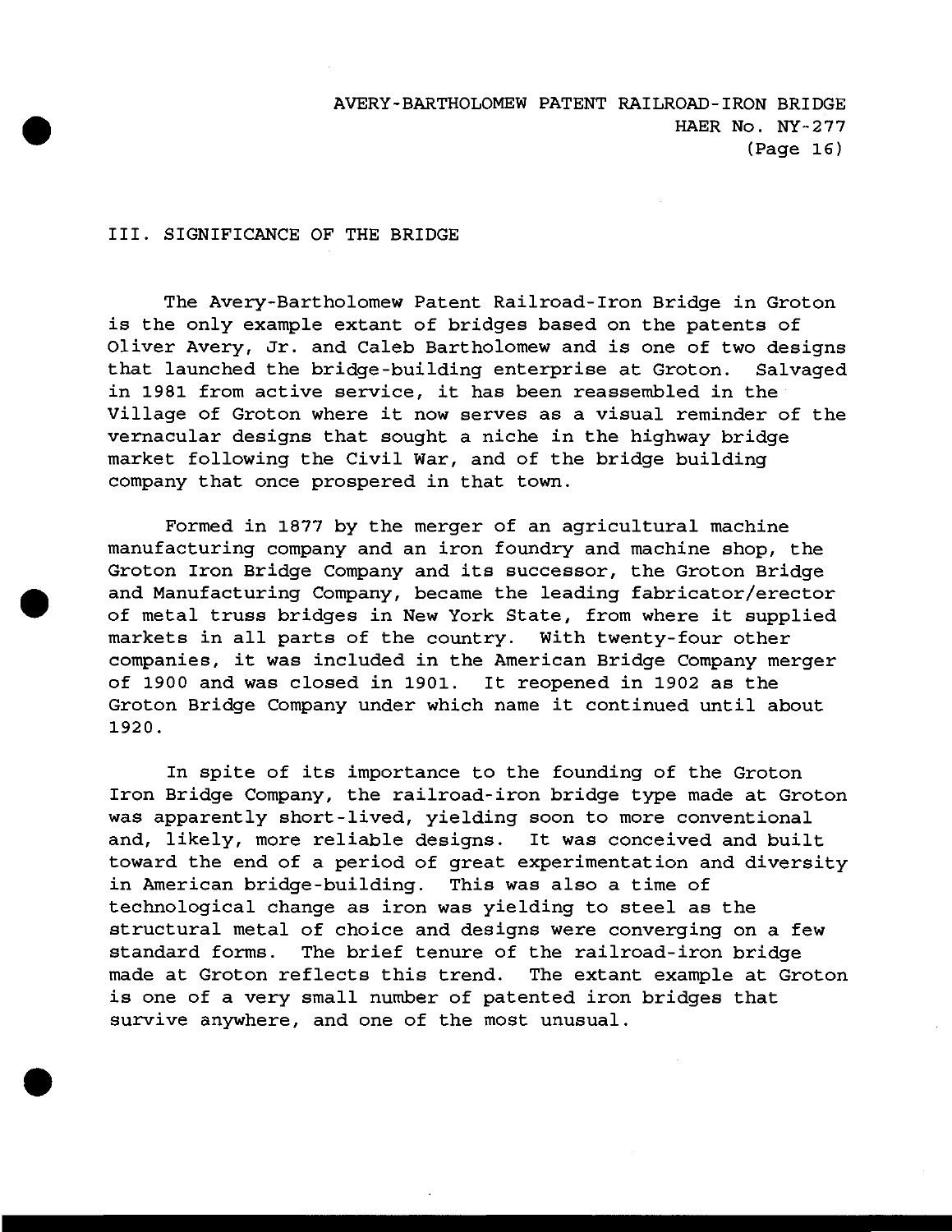### SOURCES CONSULTED

Avery, C. H. The Groton Avery Clan. Vol. 1-2. Cleveland, Ohio: Privately printed, 1912.

Court, L. A Salute to Groton's Heritage. Groton, NY: Privately printed, 1976.

Groton Journal. 11 January 1877 and <sup>8</sup> March 1877.

Groton and Lansing Journal. 25 April 1925.

Perrigo Family Bible in the possession of Arlene Perrigo Brown, Groton, NY.

Selkreg, J., ed. "Town of Groton." Chap.in Landmarks of Tompkins County. Syracuse, NY: D. Mason & Company, 1894.

Thurber, Pamela Jo. "A Study of the Groton Iron Bridge Company and the Preservation of America's Historic Metal Truss Bridges." M.A. thesis, Cornell University, Ithaca, New York, 1985.

Williams, Flora. Estate Papers, Account #315, Olin Graduate Library, Cornell University, Ithaca, New York.

### PATENT INFORMATION

Patent Application Files, National Archives, Washington D. C.

Avery, Oliver, Jr., and Bartholomew, Caleb. U.S. Patent No. 189.170, dated April 3, 1877 (filed September 11, 1876).

Avery, Oliver, Jr., and Bartholomew, Caleb. U.S. Patent No. 189.171, dated April 3, 1877 (filed August 11, 1876).

Colby, Ellery. U.S. Patent No. 187,513, dated February 20, 1877 (filed January 29, 1877).

Colby, Ellery. U.S. Patent No. 189,020, dated April 3, 1877 (filed August 11, 1876) .